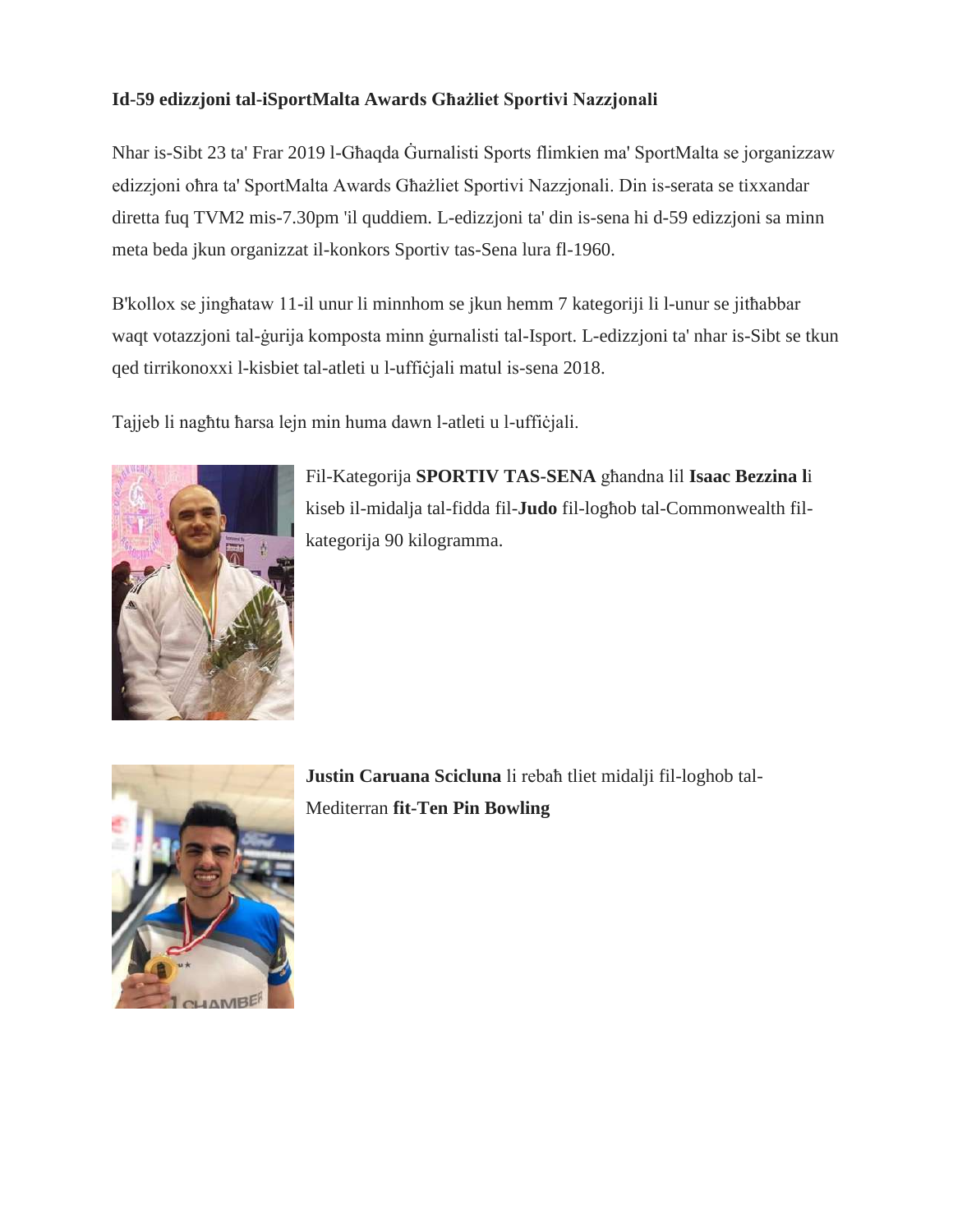

**Stefan Farrugia** li fl-isport tar-**Raffa r**ebaħ midalja tal-bronż fil-Loghob tal-Mediterran.



t-tiratur **Brian Galea** li fl-i**Sparar Trap** rebaħ ilmidalja tal-Bronż fil-logħob tal-Commonwealth li saru fl-Awstralja.



Is-sewwieq **Rodney Gatt** li rebah tiġrija filkampjonati Ewropej tat-Tiġrijiet taż-Żwiemel u spiċċa fis-sitt post overall fl-istess kampjonat biex b'hekk ikwalifika għall-kampjonati tad-dinja għal ġerejja professjonali.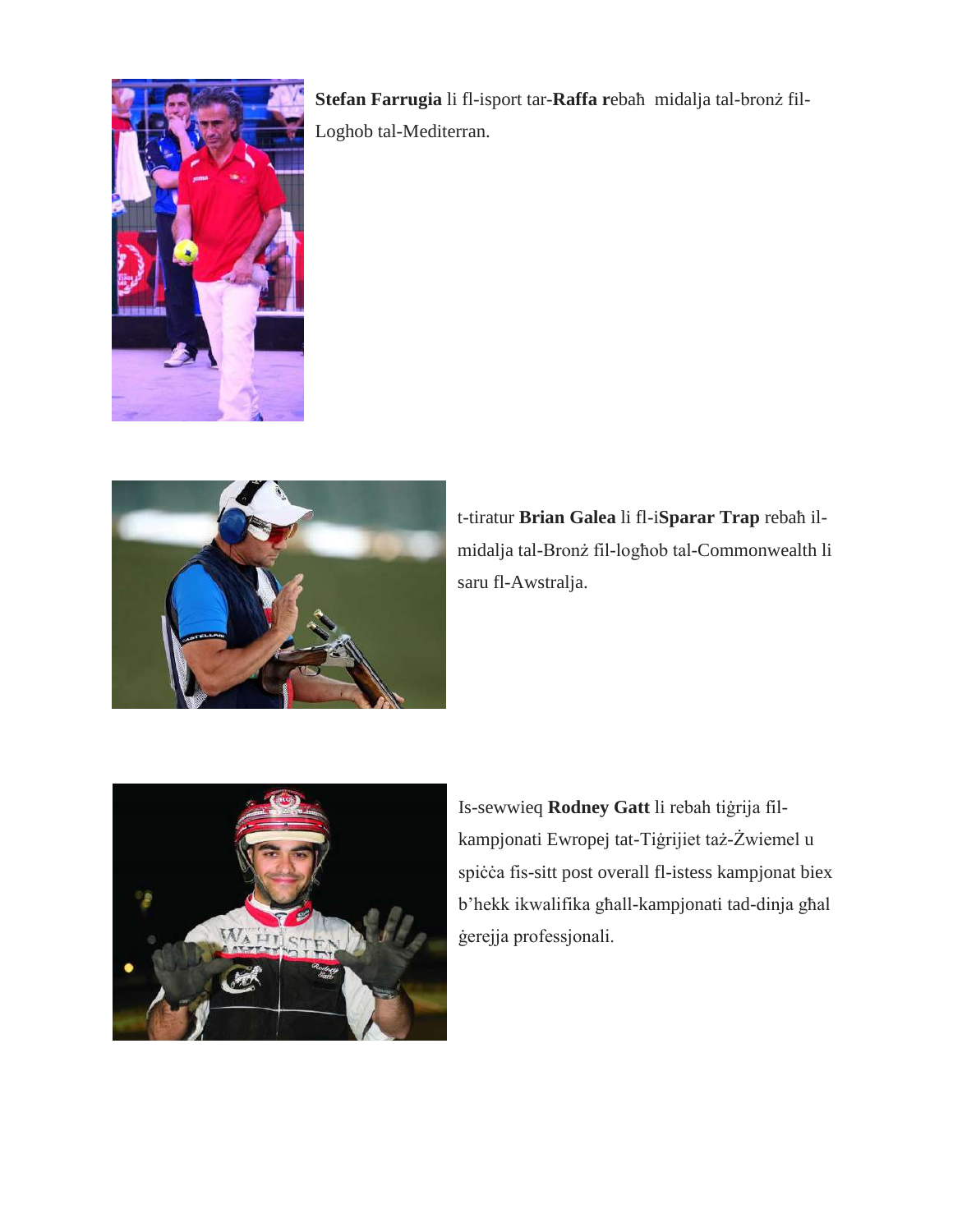

Għall-**iSPORTIVA TAS-SENA** għandna lil **Eleanor Bezzina** li spiċċat fir-raba' post fl-10m u fil-25m Air Pistol fil-Logħob tal-Commonwealth fil-Gold Coast u spiċċat fis-7 post fil-Logħob tal-Mediterran 2018.



**Hannah Pace** li spiċċat fi tieni post fil-Kampjonati Ewropej tat-**Triathlon** fl-2018 kif ukoll klassifikat fit-tielet post fl-Ironman fl-2018 f'Copenhagen id-Danimarka.



**Colette Sultana** li kienet Semifinalista fis-South Australian Open fost diversi turnaments prestiġjużi li ħadet sehem fihom fl-i**Squash**.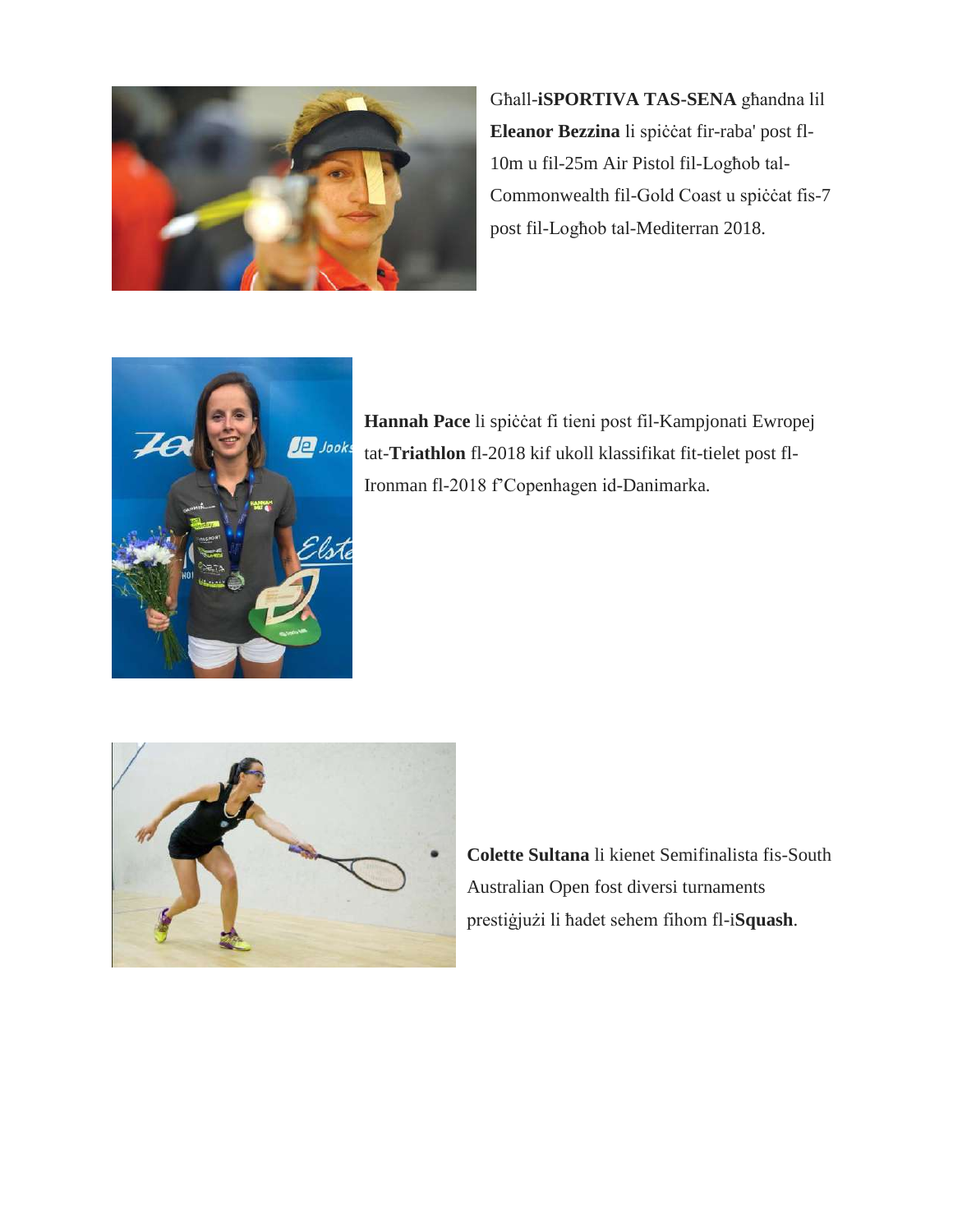

**Charlotte Wingfield** li fl-**Atletika** rebħet ilmidalja tal-Bronż fil-200 metru, filkampjonati tal-atletika tal-Pajjizi Żgħar tal-Ewropa.



**Sara Xuereb** li rebħet żewġ midalji tal-Fidda fil-kampjonati tal-Mediterran tat-**Ten Pin Bowling**. Rebħet ukoll midalja tal-Bronż fil-European Youth Championship u rebħet ilkampjonat Nazzjonali tal-MTBA 2018.



**Il-Weightlifter Yazmin Zammit Stevens** li kkwalifikat għal-Logħob tal-Commonwealth u kkompetiet ukoll fil-Logħob tal-Mediterran u fl-Eleiko International Tournament fejn rebħet il-midalja tad-deheb fil-kategorija tagħha. Fil-Logħob tal-Commonwealth spiċċat fis-7 post filwaqt li fil-Logħob tal-Mediterran spiċċat fil-5 post.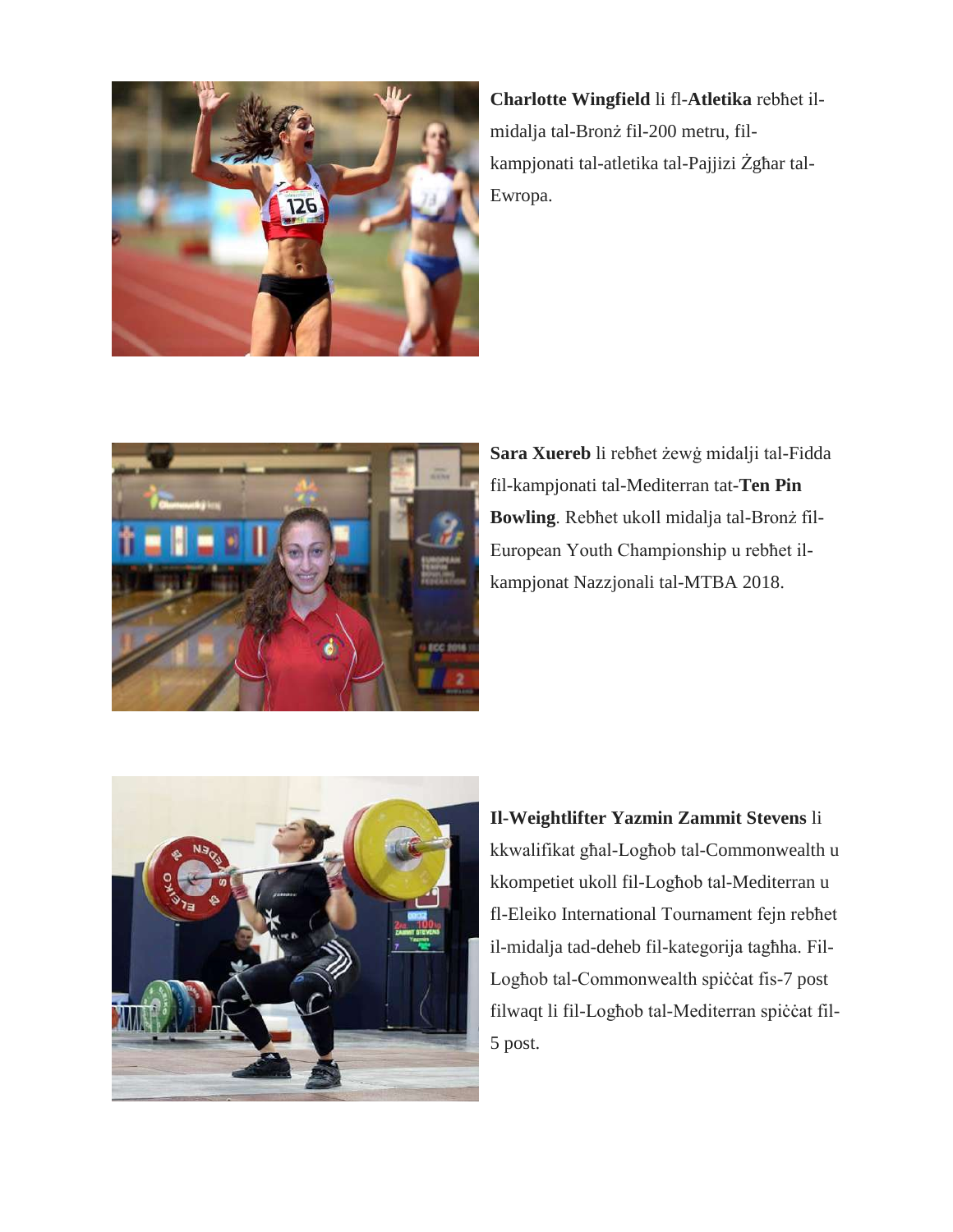

Bħala **UFFIĊJAL TAS-SENA** għandna lil **Stephen Aquilina** mill-**Malta Shooting Sport Federation** li kien strumentali florganizazzjoni tat-tappa tal-2018 tat-Tazza tad-Dinja tal-Isparar fejn mexxa l-kumitat organizattiv.



**Frans Bugeja** mill-**Malta Billiards & Snooker Association** li ħadem sabiex sa fl-aħħar l-Assoċjazzjoni jkollha l-binja tagħha fejn għallewwel darba il-logħob tal-kampjoanti tal-isnooker beda jsir f'din l-akkademja l-ġdida.



**Anna Calleja** li kkordinat u kienet strumentali sabiex jiġi preparat b'mod professjonali l-akbar kontinġent ta' atleti minn **Special Olympics** Malta li f'Marzu li ġej se jieħdu sehem fil-World Games f'Abu Dhabi.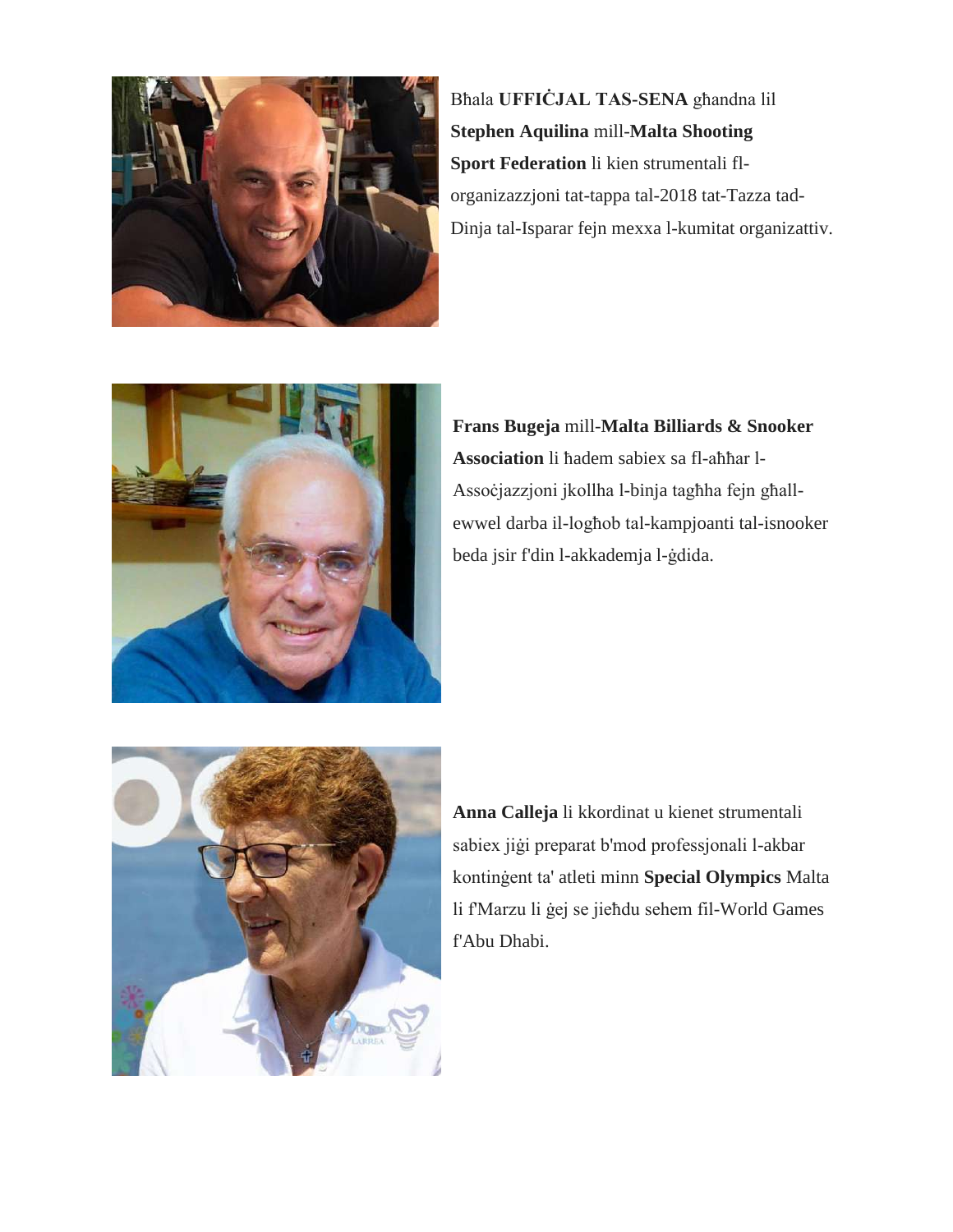

**Vincent Degiorgio** mill**-Malta Pool Association** li għas-seba' darba mill-2002 organizza l-Kampjonat Ewropew f'Malta tal-Pool bil-parteċipazzjoni ta' 550 player.



**Bernard Vassallo** mill**-Malta Basketball Association** li huwa referee internazzjonali mill-1996. Fl-2018 ikkontrolla total ta' 43 logħba fil-kamp Ewropew. Fl-2018 sar ukoll l-ewwel Malti li akkwista ċ-ċertifikazzjoni bħala FIBA Referee Instructor.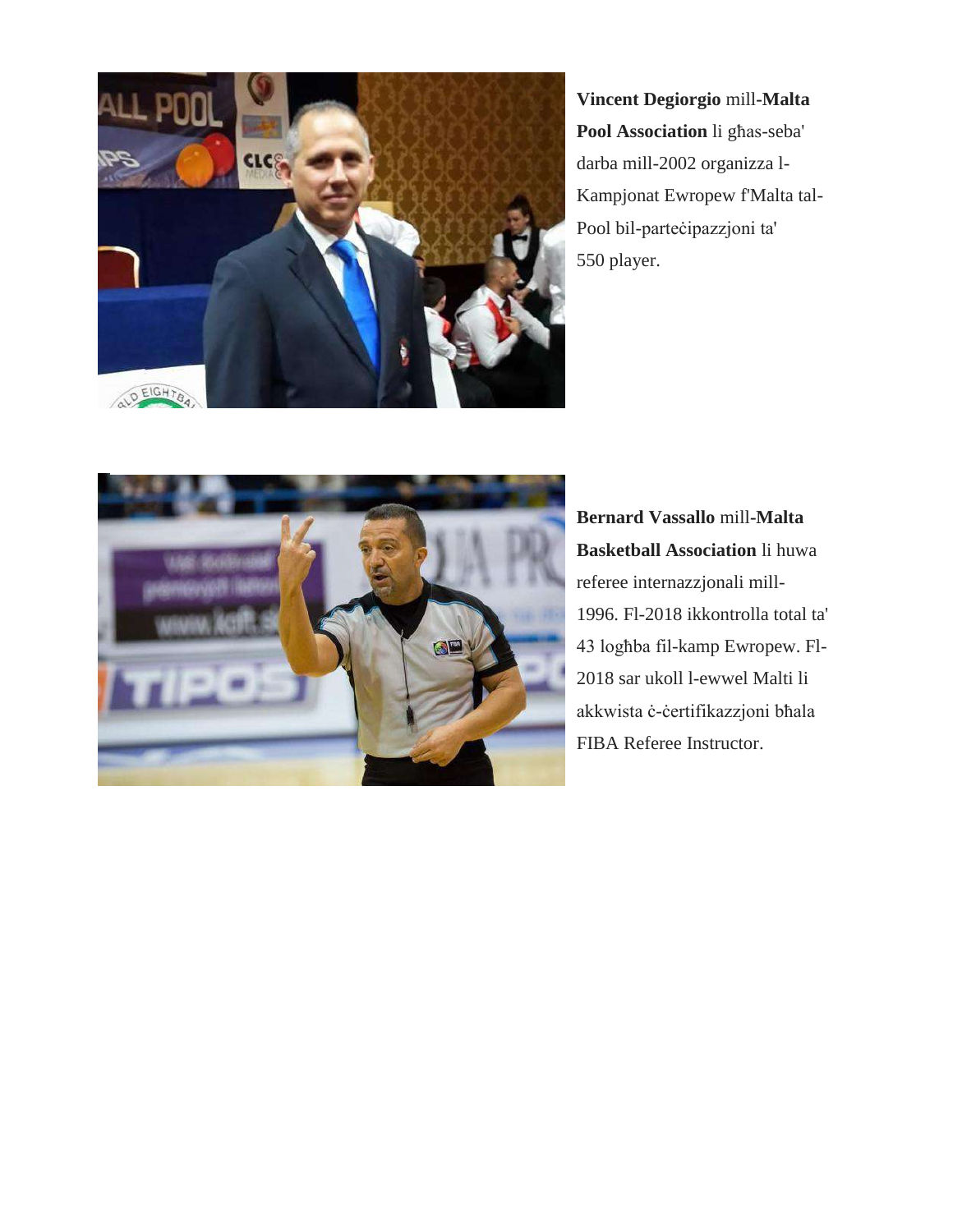Fil-kategorija dedikata għall-**KOWĊ TAS-SENA** nsibu lil **Jesmond Caruana** President tal-**Malta Weightlifting** Association u kowċ personali ta' Yazmin Zammit Stevens li sa mill-2015 irnexxielu jwassalha għall-kwalifikazzjoni fil-Logħob tal-Commonwealth fejn temmet fis-7 post fil-kategorija tagħha.



**Damian Neil** li mexxa lit-tim Nazzjonali tar**-Rugby** għall-ogħla ranking fl-IRB meta it-team laħaq is-36 post fir-rankings minn 102 pajjiż. Għat-tieni sena konsekuttiva t-team rebaħ il-Grupp Conference South 1 u ilu ma jitlef logħba home tliet snin.

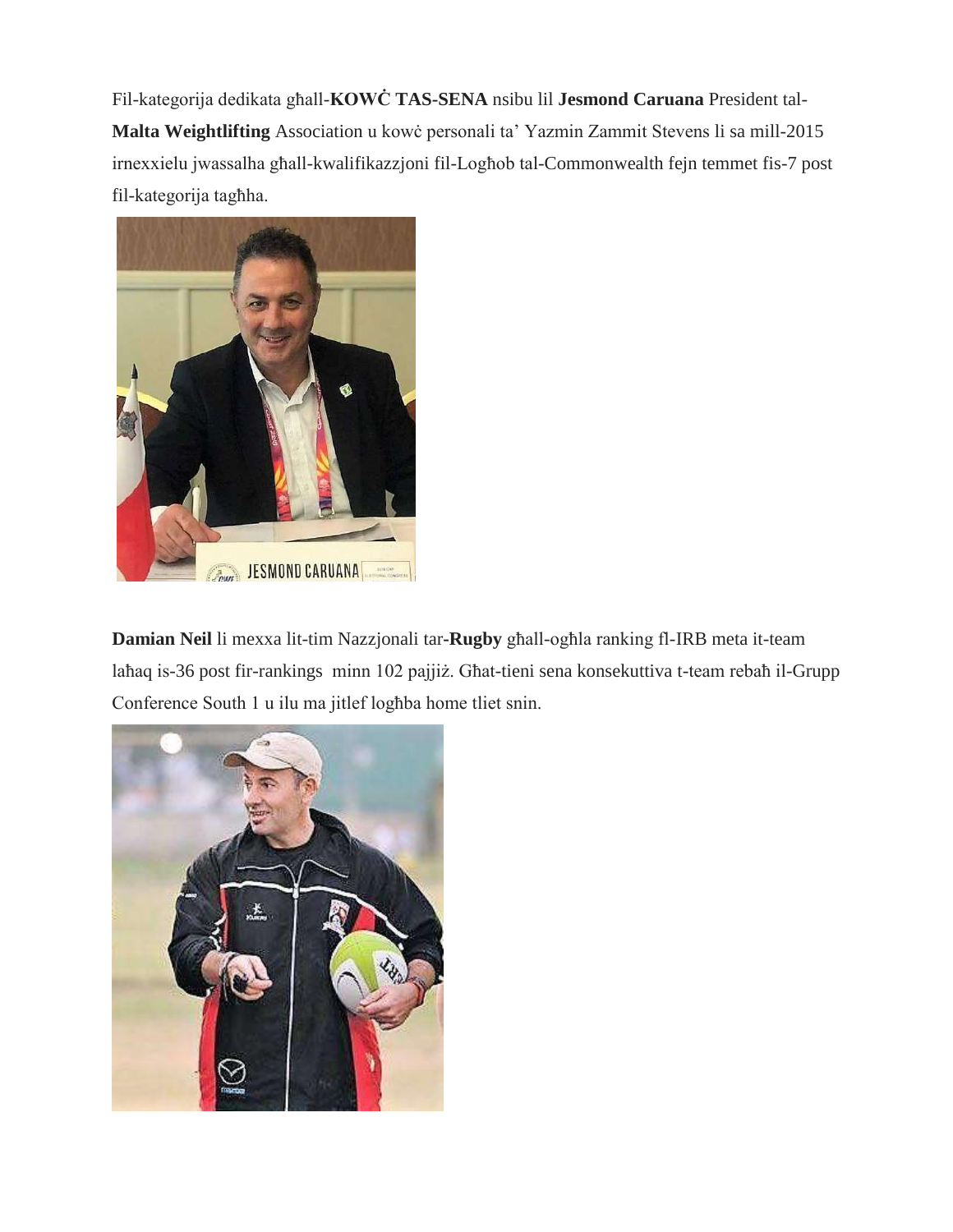**Karl Izzo** li mexxa lit-tim Nazzjonali tal-**Waterpolo** tal-kbar għat-tieni sena konsekuttiva għallkwalifikazzjoni fil-Kampjonati Ewropej tal-waterpolo tal-LEN 2018.



**Winston Muscat** li mexxa lit-tim Nazzjonali tal-**Futbol** ta' taħt id-19-il sena għat-tielet post filgrupp ta' kwalifikazzjoni tal-kampjonat Ewropew tal-UEFA U19 b'rebħa fuq il-Litwanja, draw mal-Belġju u telfa ta' 1-0 kontra Franza.

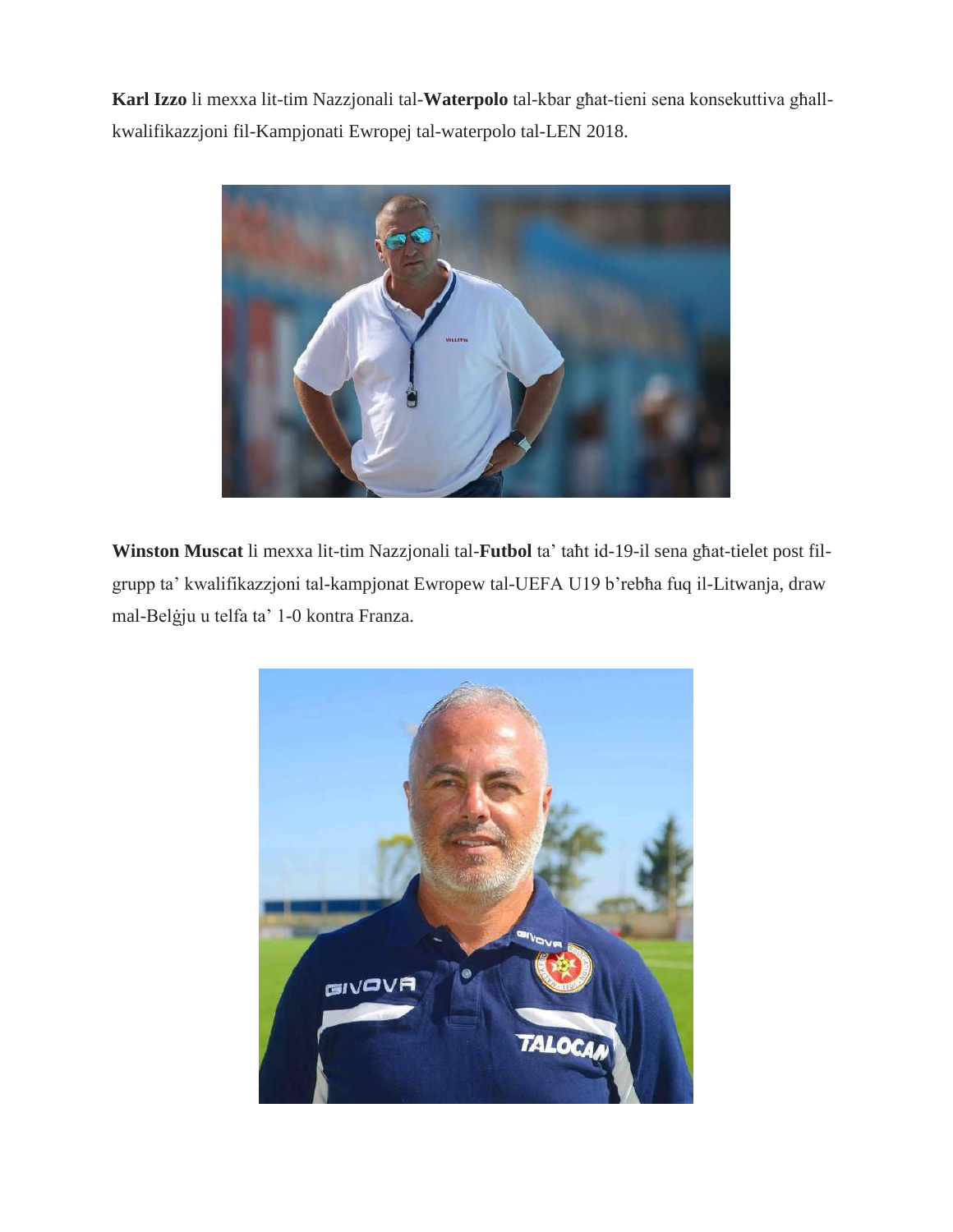**Andrea Paccarie** li mexxa lit-team Nazzjonali tal-Basketball għar-rebħ tal-Midalja tad-deheb fid-Diviżjoni rispettiva fil-FIBA European Championships for Small States.

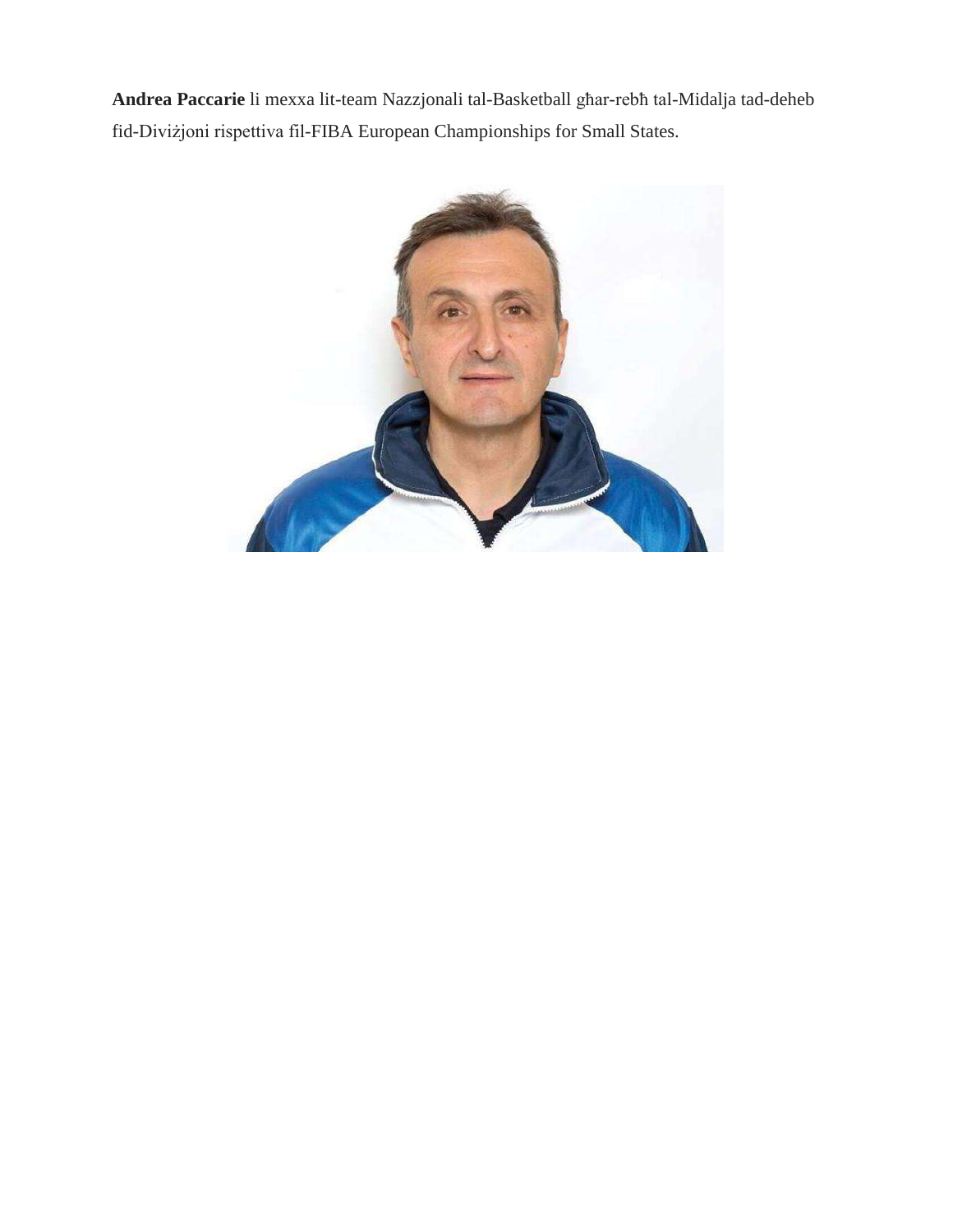

Fil-Kategorija **ŻAGĦŻUGĦ TAS-SENA** hemm **Jurgen Balzan** tat-**Table Football** li rebaħ il-Major ta' Milan fl-Italja U19 u wasal sal-finali tal-Grand Prix tal-Belġju U19 fost kisbiet oħra.



**Jacob Elaida** li kien Semifinalist fil-200m fil-Kampjonati Ewopej U18 tal-**Atletika**.



**Jake Muscat** li ġie magħzul bħala ASA player tas-sena U15. Lagħab f'kull skwadra ta' Neptunes fil-kategorija U15, U17, U20 u mat-team tal-kbar fejn rebaħ ukoll ilkampjonat tal-**Waterpolo** tal-ASA.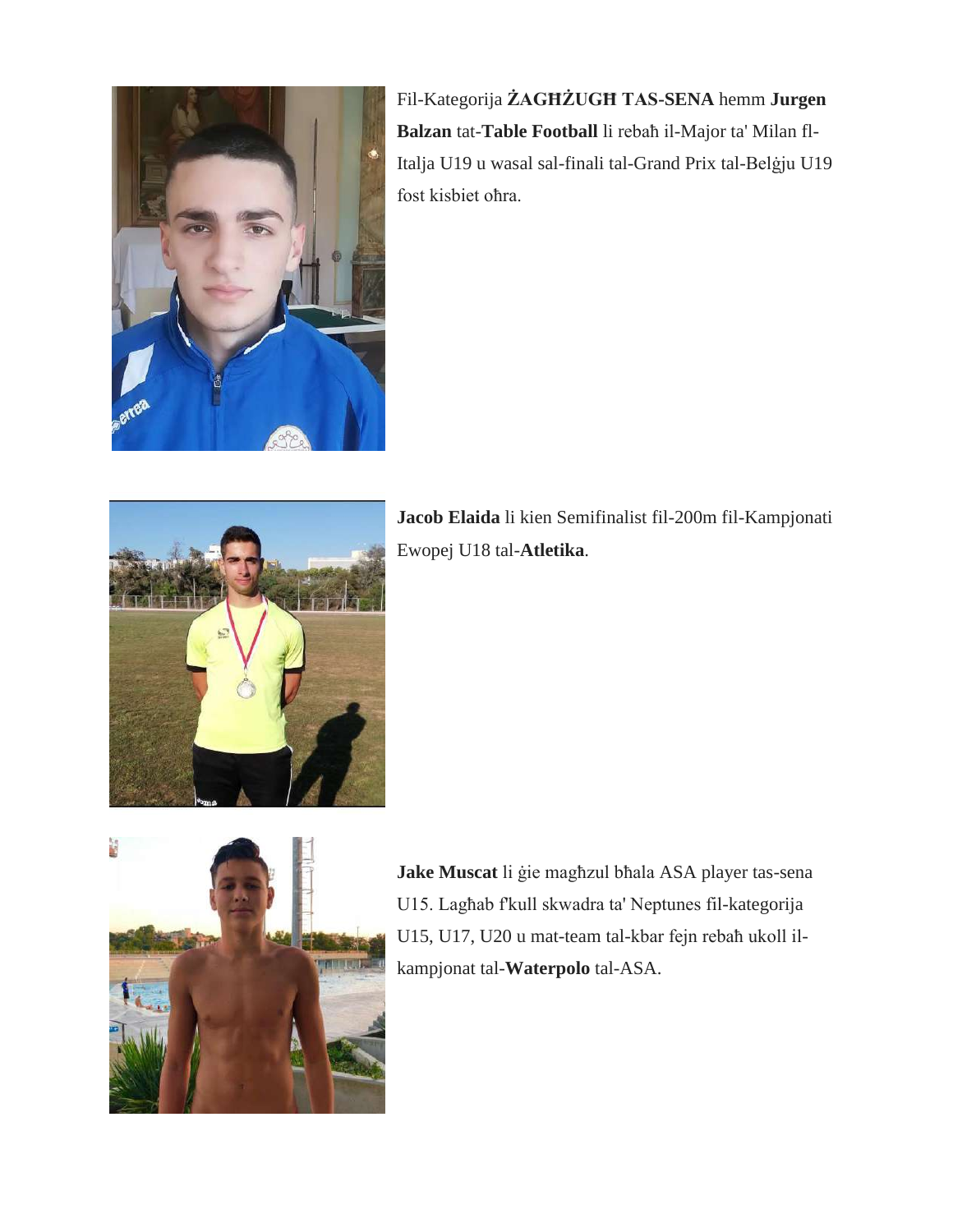

**Kijan Sultana** li fl-i**Squash g**ħalaq is-sena fit-tieni post tar-rankings Ewropej tal-U15 u rebaħ l-Australian Junior Open 2018.



**Saul Vassallo** fl-**Ibburdjar** rebaħ midalja tal-Fidda fis-Silver Fleet fil-kampjonat tad-Dinja li sar f'Ċipru fost 78 baħri żagħżugħ.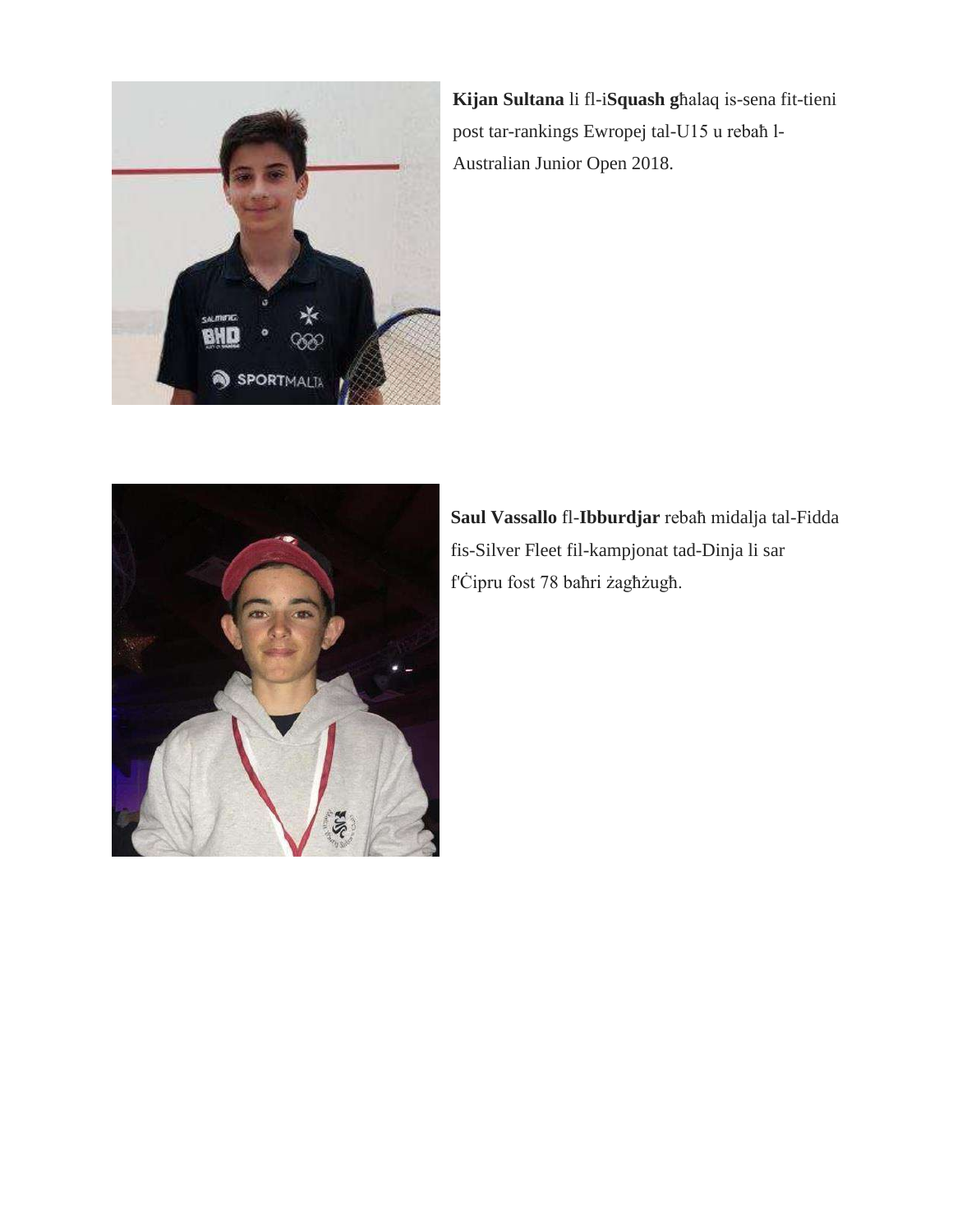Fil-Kategorija **ŻAGĦŻUGĦA TAS-SENA** hemm Ella Borg li fil-**Ġinnastika** rebħet midalja tad-deheb fil-Beam, fidda fil-Vault, u Bronż fil-Floor waqt il-Logħob tal-COJI 2018. Rebħet ukoll il-kampjonat Nazzjonali li saru f'Diċembru 2018.



**Francesca Curmi** li fit-**Tennis** rebħet kontra diversi tennisti li huma fit-top 100 fil-kategorija Juniors Nisa u kkwalifikat għall-Wimbledon Juniors u l-Australian Open Juniors.

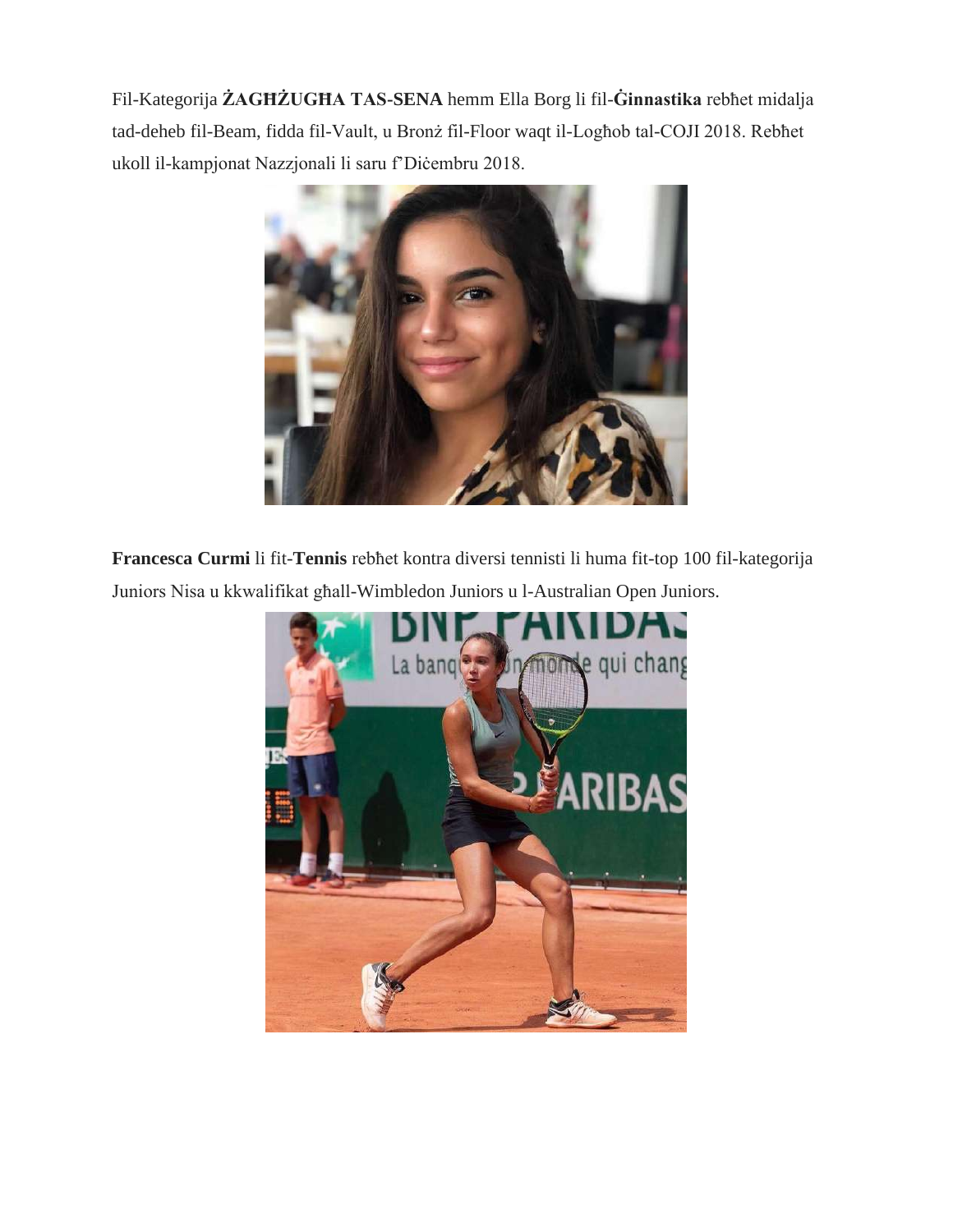**Francesca Falzon Young** li fl-**Għawm** ikkwalifikat għall-Youth Olympic Games 2018 u kisret ir-rekord Nazzjonali fil-50m backstroke. Waqqfet rekords Nazzjonali fix-Short Course fil-100m Fly, 200m Free, 100m Free u 50 Free.



**Il-Weightlifter Shelby Mangion Vassallo** li kkompetiet fil-Youth Olympic Games, fil-Youth European Championships u fil-European Union Cup. Fil-Youth Olympic Games kisret ħames rekords nazzjonali fil-kategorija tagħha.

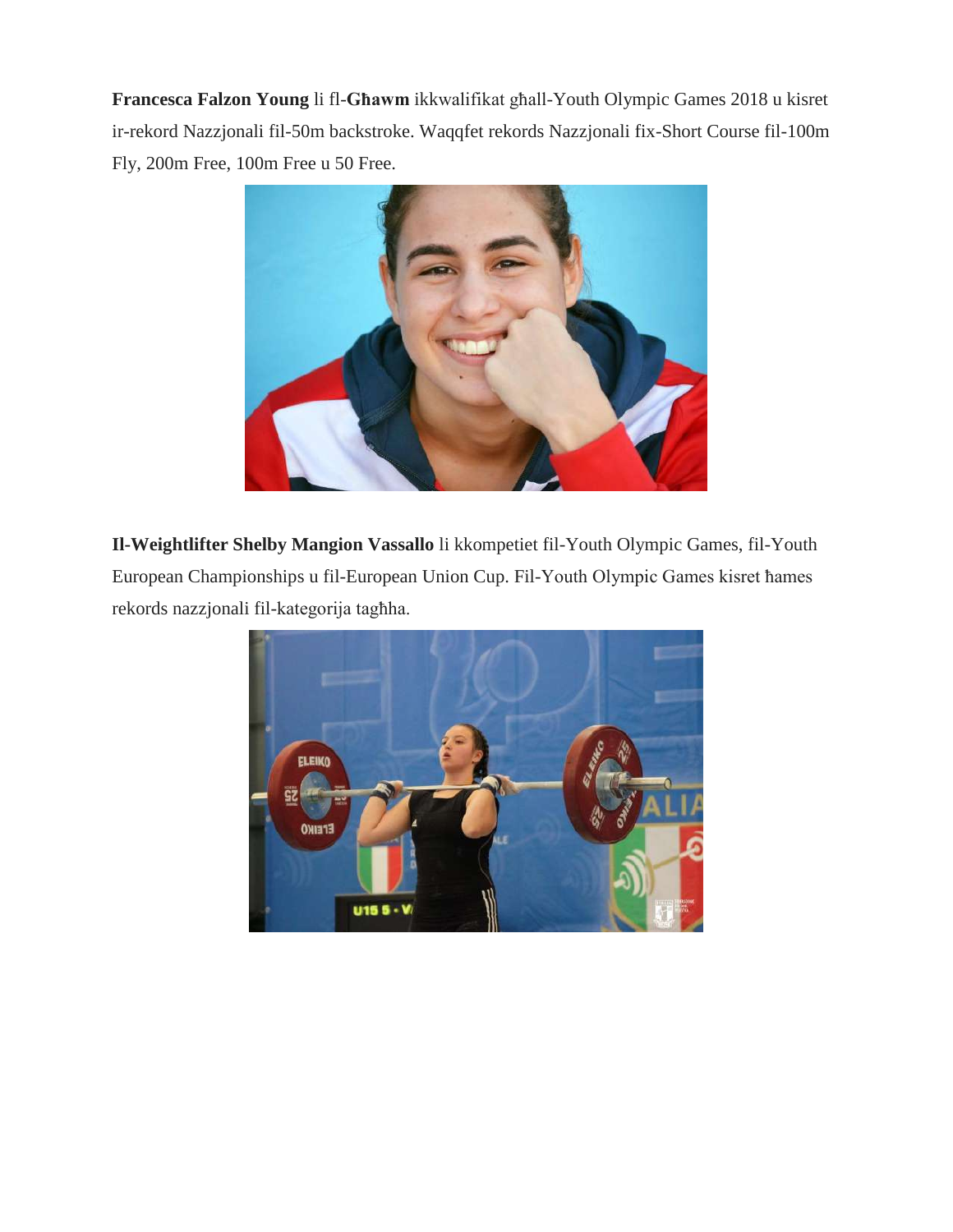**Sara Xuereb** li rebħet żewġ midalji tal-Fidda fil-kampjonati tal-Mediterran tat-**Ten Pin Bowling**. Rebħet ukoll midalja tal-Bronż fil-European Youth Championship u rebħet ilkampjonat Nazzjonali tal-MTBA 2018.

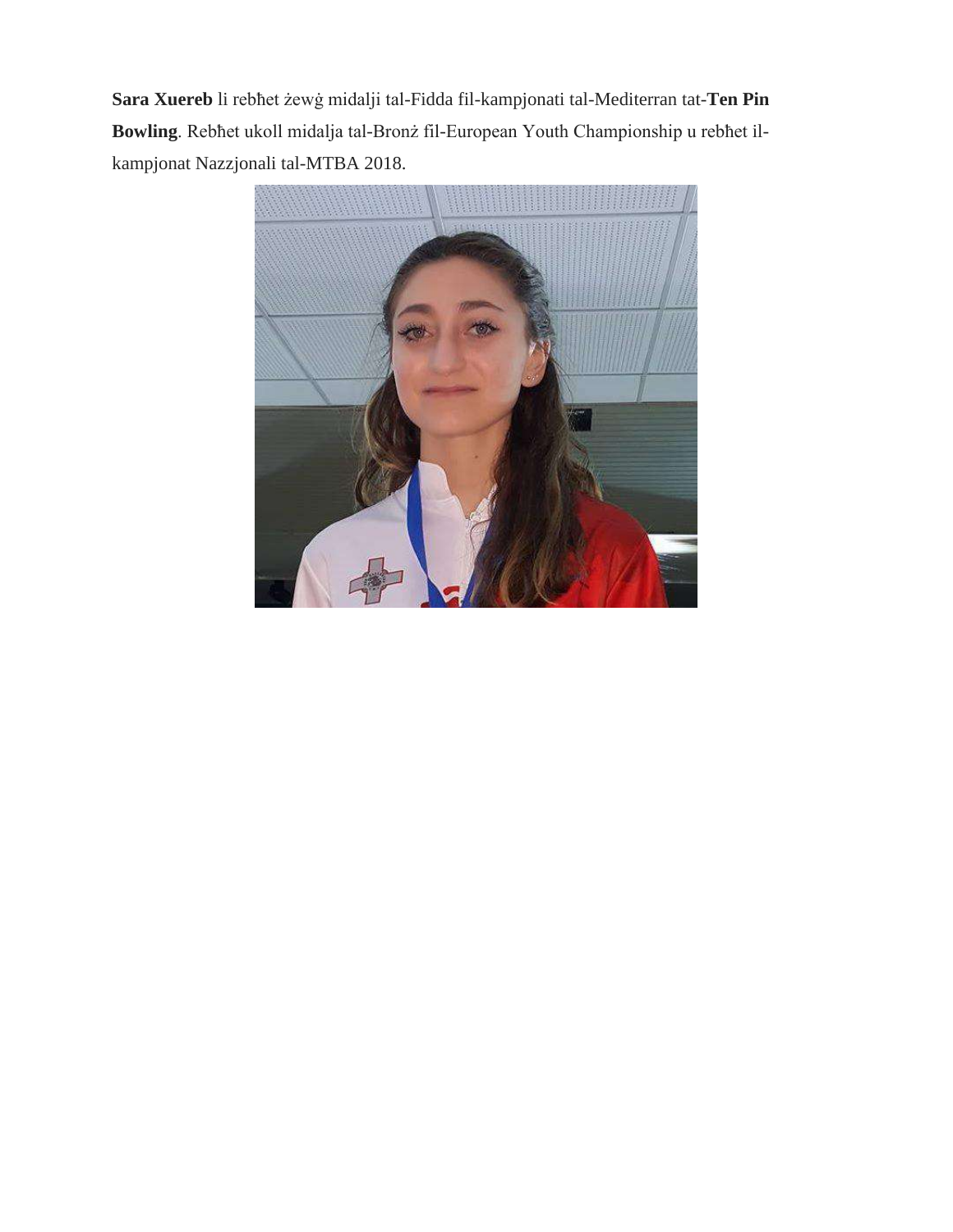Fil-Kategorija tat-**TIM TAS-SENA** hemm **it-Tim Nazzjonali tal-Basketball** li rebaħ il-midalja tad-deheb fil-Kampjonati Ewropej tal-FIBA għall-Pajjiżi ż-Żghar.



**It-Tim Nazzjonali tal-Futbol Irġiel U19** li kiseb total ta' 4 punti fil-Grupp ta' kwalfikazzjoni għall-Kampjonati U19 tal-UEFA bi draw mal-Belġju, rebħa kontra l-Litwanja u telfa minima ta' 1-0 kontra Franza.

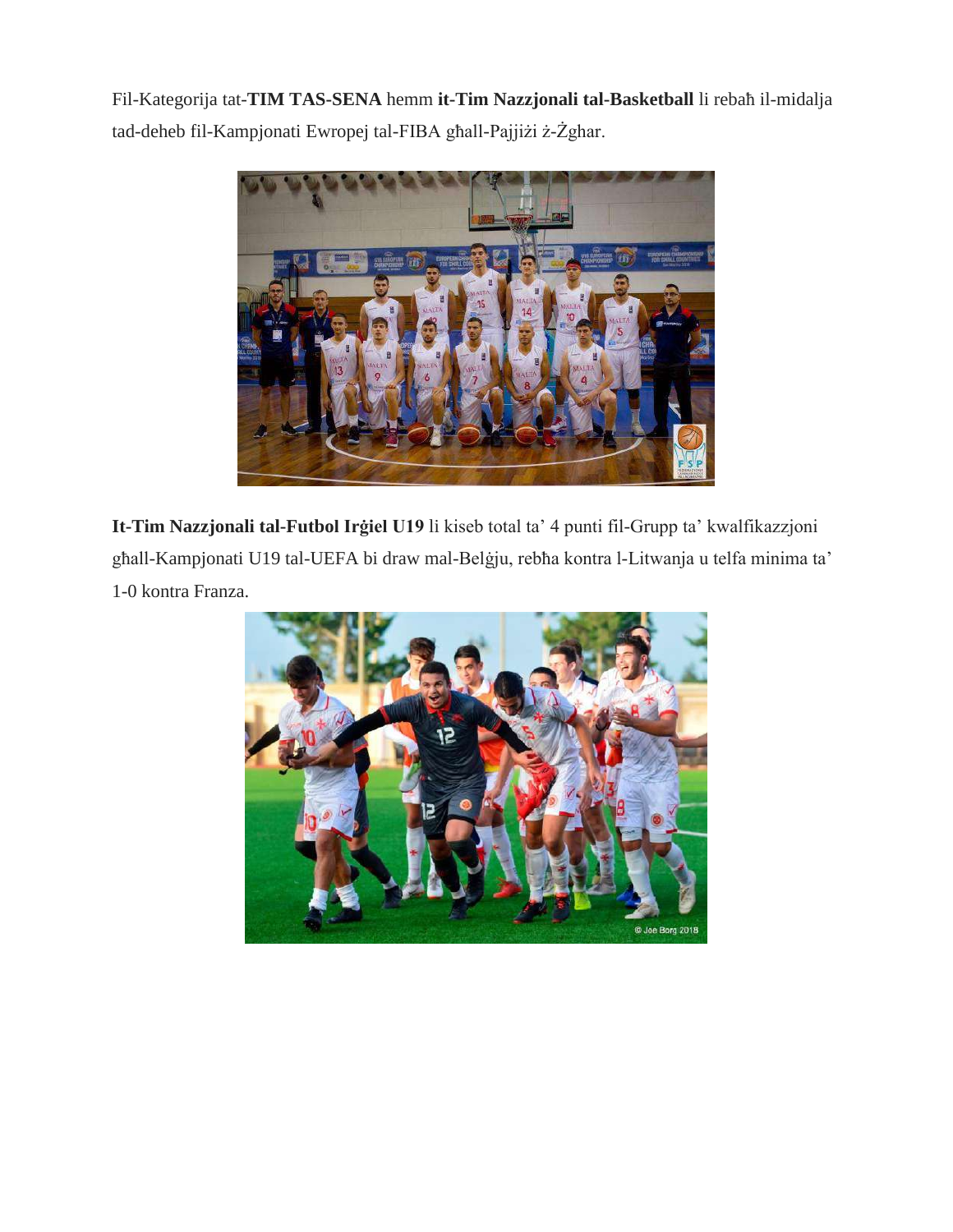**It-Tim Nazzjonali tal-Lawn Bowls** li rebaħ il-midalja tal-Bronż fil-Logħob tal-Commonwealth li saru fl-Awstralja.



**It-Tim Nazzjonali tar-Rugby tal-Irġiel** li s-sena 2018 fissret l-ogħla post fir-rankings tad-dinja tal-IRB. Għat-tielet sena konsekuttiva t-team Malti baqa' mhux megħlub f'pajjiżna u rebaħ il-Grupp Conference South 1.

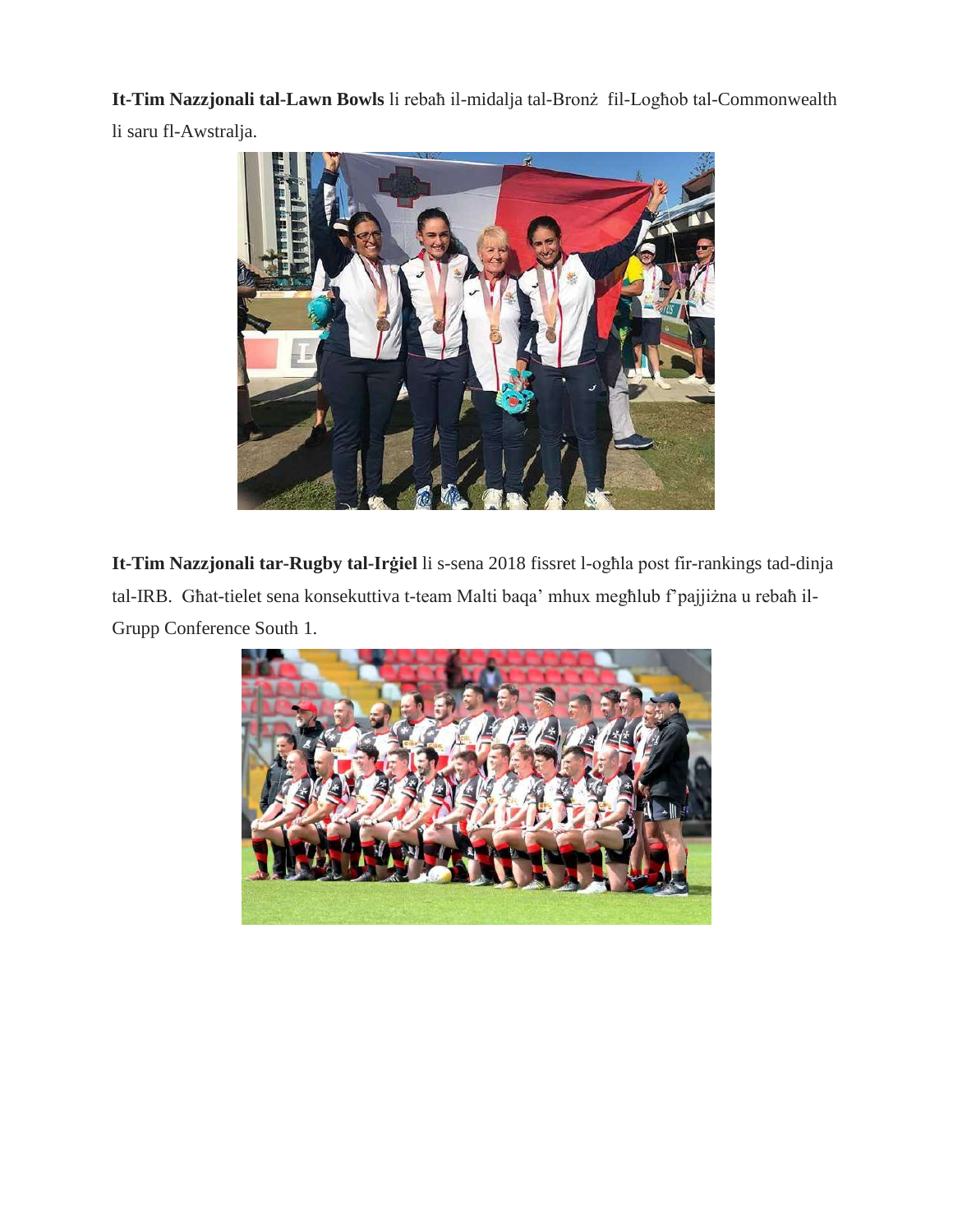**It-Tim Nazzjonali tal-Waterpolo tal-Irġiel** li għat-tieni darba fl-istorja tal-waterpolo lokali tteam Malti kwalifika għal Kampjonati Ewropej tal-LEN.

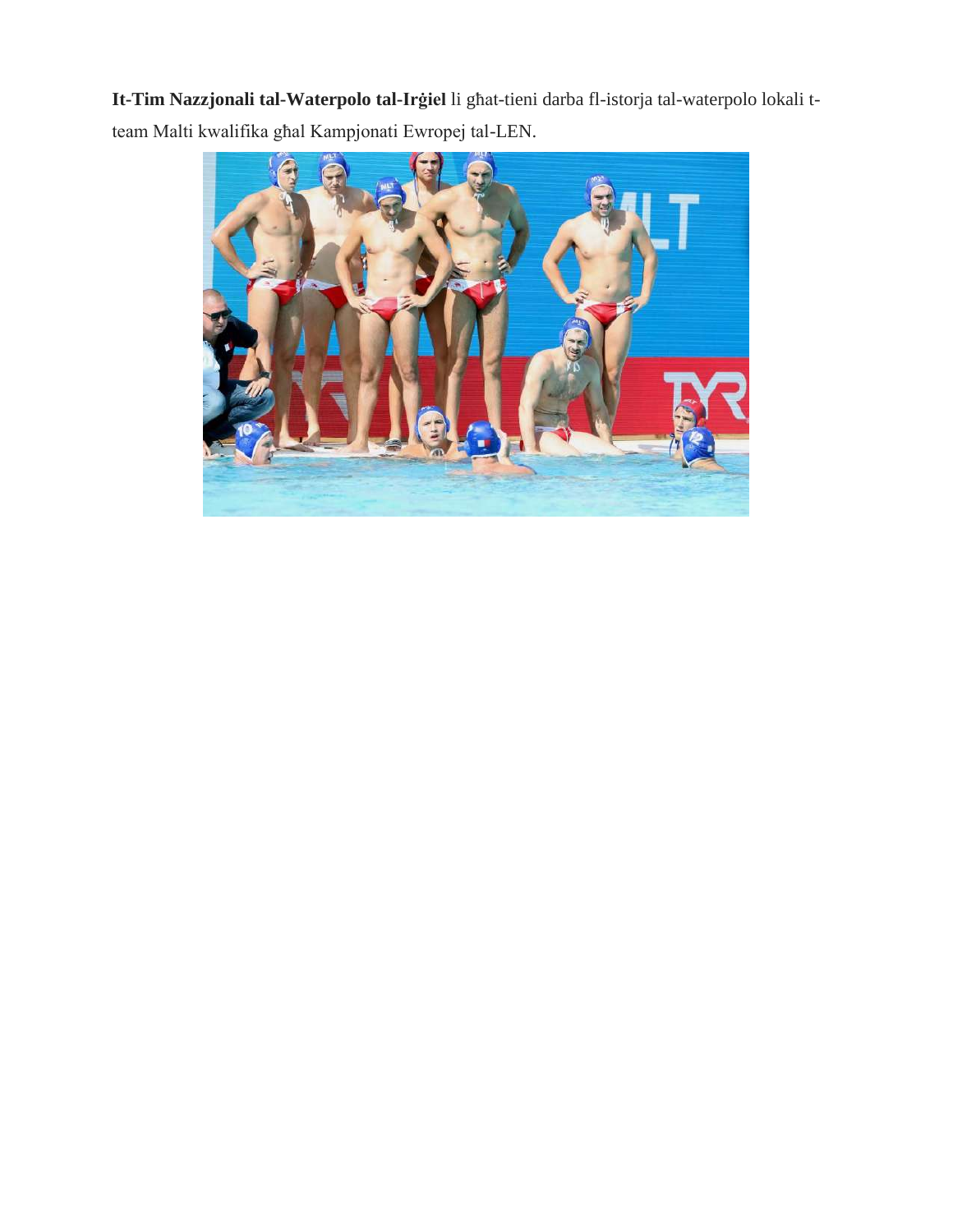## Għal **PEOPLE'S CHOICE AWARD** għandna lit-tiratur **Brian Galea** li hu rebbieħ tal-Midalja

tal-Bronż fil-logħob tal-Commonwealth





Lil **Robert Portelli** li jaħdem ħafna sabiex jiġbed talent ġdid għall-logħba tar-**Rugby**



**Fabio Spiteri tat–Triathlon** li hu l-ewwel Malti li rnexxielu jispiċċa t-Triple Iron Man World Championship